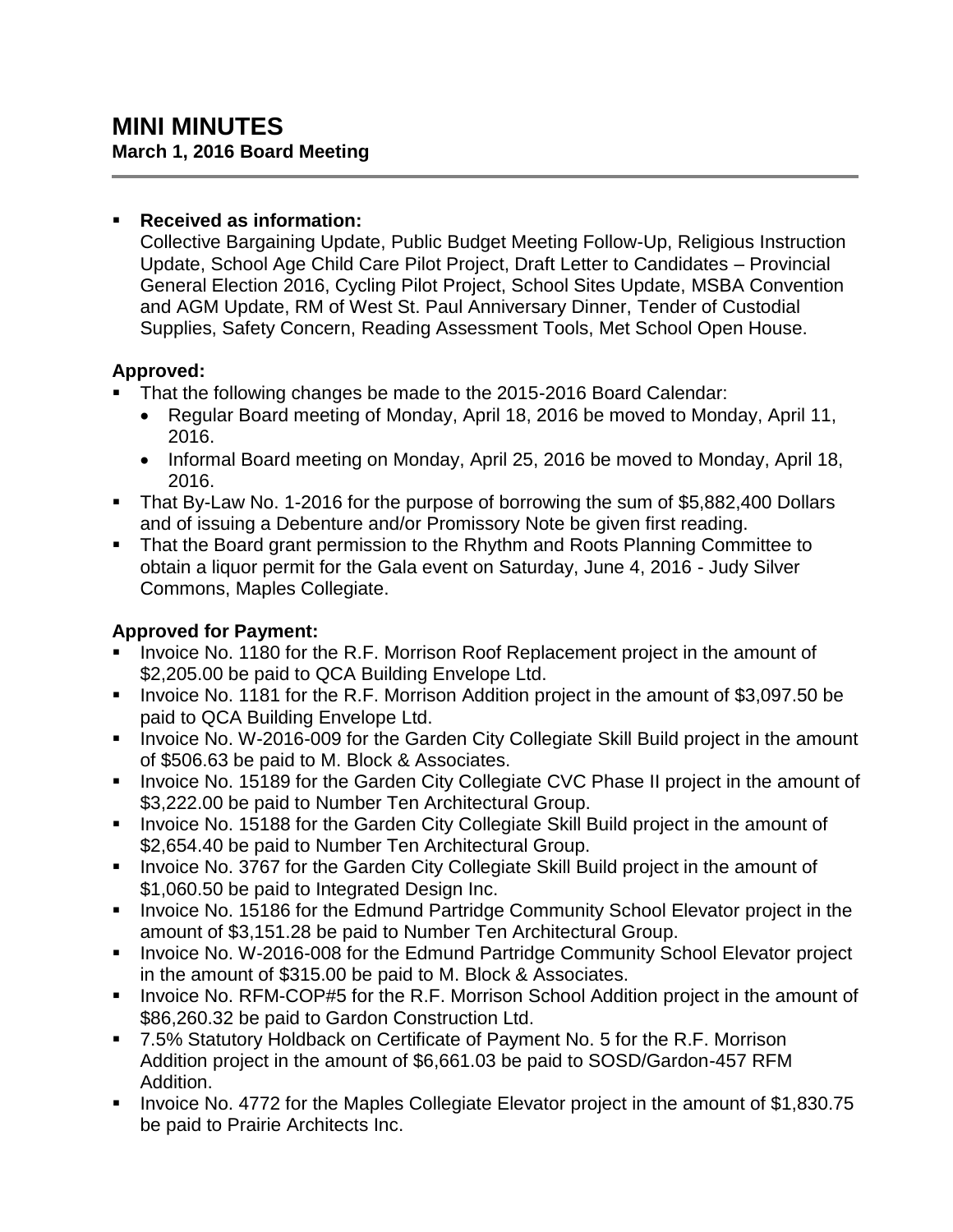- Invoice No. 4768 for the Ecole Rivière-Rouge project in the amount of \$14,135.55 be paid to Prairie Architects Inc.
- Invoice No. 1192 for the École Rivière-Rouge project in the amount of \$393.75 be paid to QCA Building Envelope Ltd.
- Invoice No. GCTAA-COP#3 for the Garden City Collegiate Skill Build project in the amount of \$232,176.70 be paid to Canotech Consultants Ltd.
- 7.5% Statutory Holdback on Certificate of Payment No. 3 for the Garden City Collegiate Skill Build project in the amount of \$17,928.70 be paid to SOSD/Canotech Consult-459-GCC Skill Build.
- **IDED** Invoice No. EP-COP#4 for the Edmund Partridge Community School Elevator project in the amount of \$75,154.02 be paid to Parkwest Projects Ltd.
- 7.5% Statutory Holdback on Certificate of Payment No. 4 for the Edmund Partridge Community School Elevator project in the amount of \$5,803.40 be paid to SOSD/Parkwest-450-EP Elevator/Groom.
- **IDED** 10. EL-COP#10 for the Elwick Community School Elevator project in the amount of \$28,150.82 be paid to Con-Pro Industries Canada Ltd.
- 7.5% Statutory Holdback on Certificate of Payment No. 10 for the Elwick Community School Elevator project in the amount of \$2,173.81 be paid to SOSD/Con-Pro-453- Elwick Elevator/Groom.
- Invoice No. ERR-COP#11 for the Ecole Rivière-Rouge project in the amount of \$604,492.75 be paid to Parkwest Projects Ltd.
- 7.5% Statutory Holdback on Certificate of Payment No. 11 for the École Rivière-Rouge project in the amount of \$46,678.98 be paid to SOSD/Parkwest Projects.
- **Invoice No. 73471 for the Leila North Boiler Replacement project in the amount of** \$5,155.20 be paid to KGS Group Consulting Engineering.
- **Invoice No. 324904 for the Garden City Collegiate Skill Build project in the amount of** \$1,254.75 be paid to Pinchin Ltd.

### **Correspondence:**

- James Allum, Minister of Education. Approval to begin the second semester on Monday, February 6, 2017.
- R. Kachur, City Clerk, City of Winnipeg. Subdivision and Rezoning Land located North of Templeton Avenue, East of Pipeline Road.
- Pembina Trails School Division. Pembina Trails School Division releasing information with respect to the Division's Draft Budget for 2016/17 on Thursday, February 11, 2016 at 8:00 p.m.
- **University of Manitoba Accessibility Learning Event.**
- Park West School Division. Superintendent/CEO bulletin.
- **Heather Demetrioff, Director, Manitoba School Boards Association. Update CSBA** Congress 2016.
- Claudia Sarbit, Chair, Board of Trustees, Seven Oaks School Division. Letter to Gord Mackintosh on behalf of the Board of Trustees thanking him for his dedication and service to our community.
- Kyle Blaquiere, Manager of Structural Engineering Services. Garden City Collegiate 3 Storey East Wing Exterior Wall Replacement.
- Kyle Blaquiere, Manager of Structural Engineering Services. A.E. Wright Roof and Upper Façade Replacement - Design Only.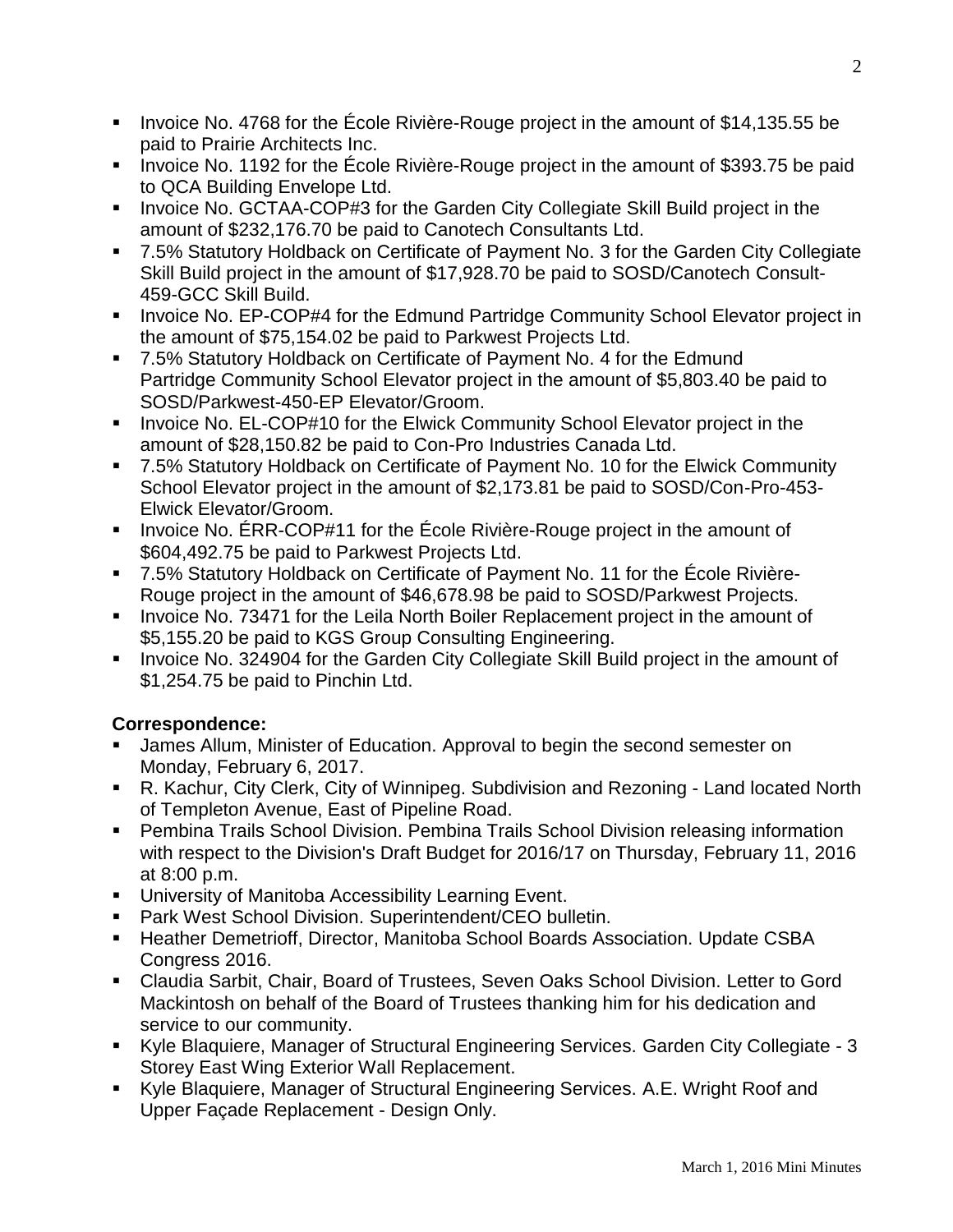- Trent Piazzoni, Number Ten Architectural Group. Garden City Collegiate, TAA Addition, Change Directive No. 05.
- Trent Piazzoni, Number Ten Architectural Group. Garden City Collegiate TAA Addition - Change Order No. 10.
- Trent Piazzoni, Number Ten Architectural Group. Garden City Collegiate TAA Addition - Change Order No. 11.
- Craig Bachynski, Number Ten Architectural Group. Edmund Partridge Community School - Elevator and Renovations - Change Order No. 5.
- Craig Bachynski, Number Ten Architectural Group. Edmund Partridge Community School - Elevator and Renovations - Change Order No. 6.
- R.F. Morrison Roof Replacement. R.F. Morrison Roof Replacement Change Order No. 1.
- Lindsay Oster, Prairie Architects Inc. École Rivière-Rouge Change Orders No. 21, 24, and 29.
- Manitoba School Boards Association. CPI Update January 2016.
- Michael Willcock, D'arcy & Deacon. Land Exchange with the City of Winnipeg Portion of Public Reserve A, Plan 34650 owned by the City for Lot 3, Plan 23200 owned by Seven Oaks.
- Attendance Counselling Education Services, Inc. (A.C.E.S.). Darcy Paul has taken on the Managerial position at A.C.E.S.
- **Heather Demetrioff, Director, Education and Communication Services, Manitoba School** Boards Assoc. Simranpreet Dhaliwal, Maples Collegiate, receives Certificate of Recognition for the 2016 Student Citizenship Awards.
- Craig Bachynski, Number Ten Architectural Group. Elwick School Elevator and Renovation - Change Order No. 35.
- Melissa McAlister, Prairie Architects Inc. Maples Collegiate Elevator Replacement Change Order No. 1.
- St. James Assiniboia School Division News Release. Brett Lough appointed to the position of Chief Superintendent effective March 1, 2016.
- 573 Andrew Mynarski VC RCACS. Donation request received from 573 Andrew Mynarski V.C. Royal Canadian Air Cadet Squadron for extra-curricular events.
- D. Tim Brown, Manitoba Infrastructure and Transportation. Motor Carrier Division, Disposition Order, MB16/21.

### **Personnel Report:**

- **Barb Cerilli gave notice of intent to retire from the Principalship at Victory School** effective December 30, 2016.
- Cynthia Dutton gave notice of intent to retire from the Principalship at Margaret Park School effective June 30, 2016.
- Steve Medwick gave notice of intent to retire from the Principalship at Garden City Collegiate effective June 30, 2016.
- Ricki Valcourt gave notice of intent to retire from the Principalship at R.F. Morrison School effective June 30, 2016.
- Catherine Paul-Sawatzky gave notice of intent to resign from the Vice-Principalship at École Constable Edward Finney School effective June 30, 2016 and will be reassigned as a teacher effective September 6, 2016.
- Manon Kent was appointed to full-time (1.00) Teacher General (Permanent) contract effective September 6, 2016: